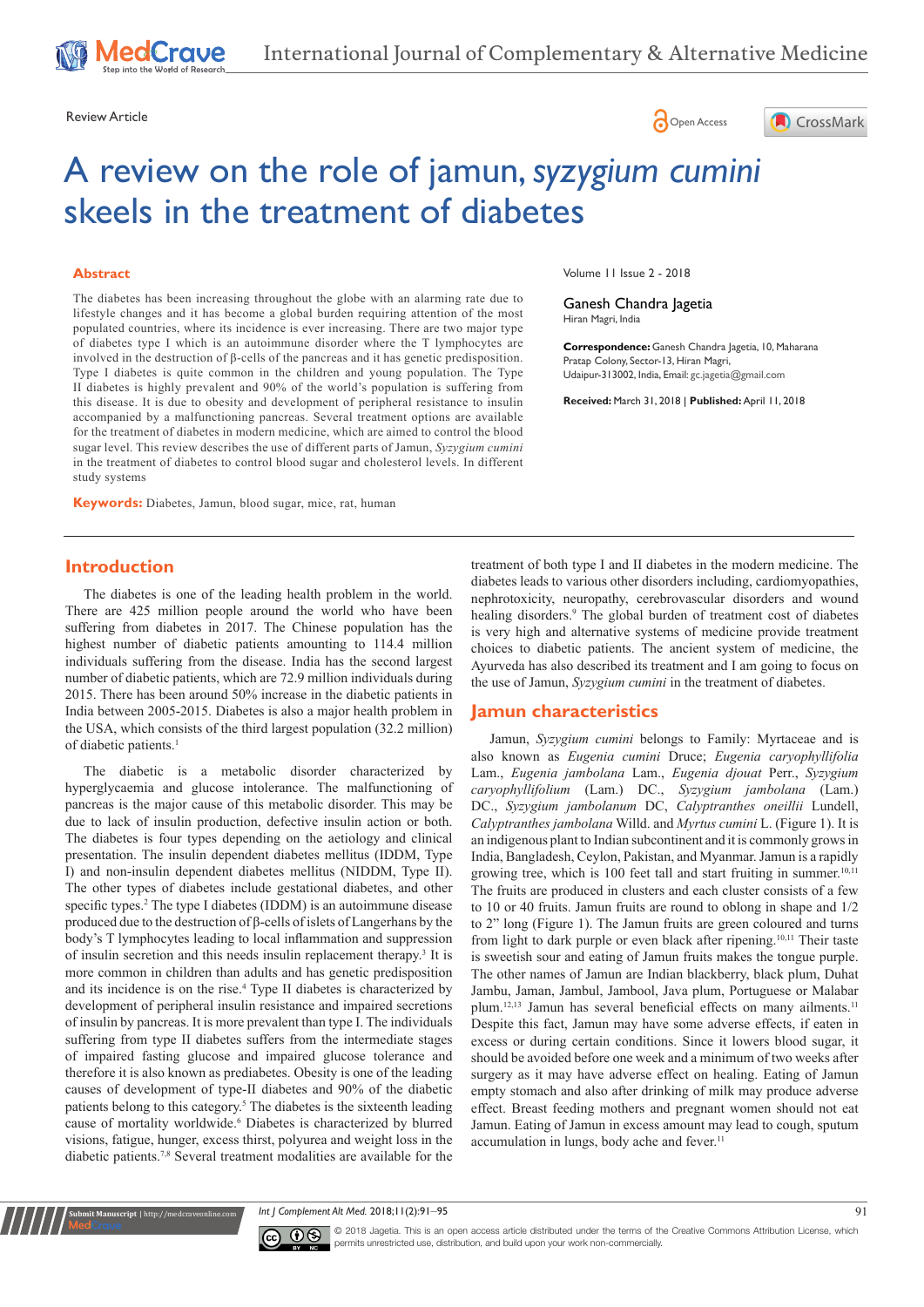# **Jamun as antidiabetic agent**

Antidiabetic effect of Jamun has been indicated in Ayurvedic pharmacopeia, which states that the seed powder of Jamun is effective in controlling high blood sugar levels (Figure 1). Jamun has been used to control blood sugar levels for more than 130 years in West however, clinical studies are mixed results. Some of the patients had shown control of blood sugar levels after they have been put on Jamun therapy indicating a good response to the treatment, whereas others did not show any improvement after the treatment.14 The hypoglycaemic effect of different parts of Jamun to control diabetes in preclinical models have been investigated by several investigators who have shown that Jamun alleviates blood sugar levels (Table 1). These preclinical studies are with mixed results as a few studies have been negative where no hypoglycaemic effect of jamun was observed in alloxan-induced diabetic rats.15 However, majority of the preclinical reports have indicated that different parts of Jamun reduced blood sugar levels in rodent models of diabetes and clinical setting. The seed powder extracted in water has been shown to reduce blood sugar level in diabetic rabbits.16 The administration of aqueous seed extract of Jamun at a dose of 1 g/kg b. wt. in diabetic rats has been reported to produce hypoglycaemic effect in the blood.17 Likewise, numerous other studies on aqueous seed extract has been found to reduce blood sugar in the diabetic rats.<sup>18–20</sup> The lyophilized powder of aqueous seed extract has been reported to decrease the blood glucose level in diabetic mice and rats.21,22 Similarly, aqueous Jamun seed extract consisting of gummy fibres has been highly effective in controlling diabetes in alloxan induced diabetes in rats. However, in contrast, the aqueous extract devoid of gummy fibre did not have any effect ion blood sugar level.<sup>23</sup> The alloxan-induced diabetic rats and rabbits administered with ethanol extract of Jamun seeds showed a decline in fasting blood glucose levels in an earlier study.24 Likewise, The Jamun seed kernel extracted in ethanol reduced the blood glucose level in the streptozotocin-induced diabetic rats and also restored the activities of catalase, glutathione peroxidase and superoxide dismutase enzymes accompanied by restoration of glutathione concentration in liver and kidney of diabetic rats.25 Administration of various doses of Jamun seed powder into streptozotocin-induced diabetic rats has shown an attrition in the fasting glucose level.<sup>26</sup> Likewise, treatment of streptozotocin-induced diabetic rats with 100mg/kg b. wt. seed kernel ethanol extract reduced the blood sugar level, urea and cholesterol and led to a rise in the glucose tolerance and decreased the glutamate oxaloacetate transaminase and glutamate pyruvate transaminase activities.27 An alleviation in the blood glucose level in the streptozotocin-induced diabetic rats have been reported after treatment with mycaminose isolated from Jamun and ethyl acetate and methanol extracts of Jamun seeds in an earlier study.28 The treatment of alloxan-induced diabetic mice and rats with Jamun seed methanol extract has been reported to alleviate serum glucose level earlier.29,30 The administration of ethanol extract of Jamun seeds depleted the blood serum glucose levels in the streptozotocin induced diabetic rats in some other studies.<sup>31,32</sup> The sephadex gel separated of active principles from the ethanol fraction of seed extract of Jamun has been reported to decline the serum glucose level in the of alloxaninduced mild and severe diabetes in rats.<sup>33</sup> The administration of streptozotocin-induced type –II diabetic rats with 400 mg/kg aqueous Jamun seed extract of has been found to bring the glucose level to almost normal level and it also increased the expression of PPARγ and PPAR $\alpha$  proteins in the rat liver.<sup>34</sup> The aqueous Jamun seed extract has been reported to decrease serum glucose levels in the alloxan-

induced diabetes in mice.<sup>35</sup> Supplementation of Jamun seed powder in human diabetic subject for 30 days reduced the fasting and post prandial blood glucose levels.<sup>36</sup> The aqueous and methanol extracts of root, stem bark, leaf and seed extracts of Jamun has been reported to lower serum glucose levels in alloxan-induced diabetes in male Sprague Dawley rats.37 Recently, the administration of ethanol extract of Jamun seeds and fruits for 60 days reduced serum glucose level in hyperglycaemic/diabetic rats and the former was more effective than the latter.38 In a study conducted on 60 Type -II diabetic individuals who were given Jamun seed powder in different forms for 60 days showed a significant reduction in the serum blood glucose and relief from the symptoms including fatigue, polyurea and tiredness.39 In a double blinded control clinical trial, feeding of 10g of Jamun seed powder up to 90 days to diabetic patients reduced the fasting blood glucose levels by 9%, 18%, and 30% and post prandial glucose by 8%, 15%, and 22% after 30, 60, and 90 days, respectively.<sup>40</sup>

**Table 1** The hypoglycaemic effect of different extracts of jamun, *Syzygium cumini* in preclinical and clinical setting

| <b>S. No.</b> | <b>Parts</b><br>used | <b>Extract</b><br>type       | <b>Species</b>                         | <b>Reference</b>                                    |
|---------------|----------------------|------------------------------|----------------------------------------|-----------------------------------------------------|
| I             | Seed                 | Aqueous<br>Powder            | Rabbit<br>Rat<br>Mice<br><b>Humans</b> | 16<br>$15, 17-$<br>20,23,24,34<br>22,35<br>36,39,40 |
|               |                      | Ethanol                      | Rat & Rabbit<br><b>Humans</b>          | 25-28, 31-33<br>38                                  |
|               |                      | Ethyl<br>acetate<br>Methanol | Rat and mice                           | 29,30,37                                            |
| 2             | Fruit                | Aqueous                      | Rat                                    | $41 - 43$                                           |
|               |                      | Methanol                     |                                        | 44                                                  |
| 3             | Stem                 | Ethanol                      | Rat                                    | 37,45,46                                            |
| 4             | Leaf                 | Aqueous                      | Humans                                 | 47                                                  |
|               |                      | Ethanol                      | Rat                                    | 48                                                  |

Many studies conducted on the fruit pulp have also been found effective in treating diabetes in rodent model of diabetes. The treatment of streptozotocin-induced diabetic rats with the lyophilized fruit pulp extract of Jamun did not deplete higher blood sugar levels in a Brazilian study,<sup>41</sup> whereas both aqueous and ethanol extracts of Jamun fruit pulp did lower the blood glucose in the alloxan-induced diabetic rats and the aqueous extract was superior than the ethanol extract.42 The aqueous Jamun fruit pulp extract has also been reported to lower the serum glucose level in streptozotocin-induced diabetes female Wistar rats however, the combination of Jamun fruit extract with the stem bark extract of *Cinnamon zeylanicum* was more effective than the either treatment alone.43 The methanol extract of Jamun fruit (pulp, seed, seed coat and kernel has been found to produce higher antidiabetic effect recently.44

Apart from the seed and fruit, the extract of stem bark of Jamun (Figure 1) was also found to be effective in reducing the blood glucose levels in spontaneous diabetic rats.45 The ethanol extract of Jamun bark has been also found to reduce blood glucose levels in rats.46 The aqueous leaf extract of Jamun alleviated the adenosine deaminase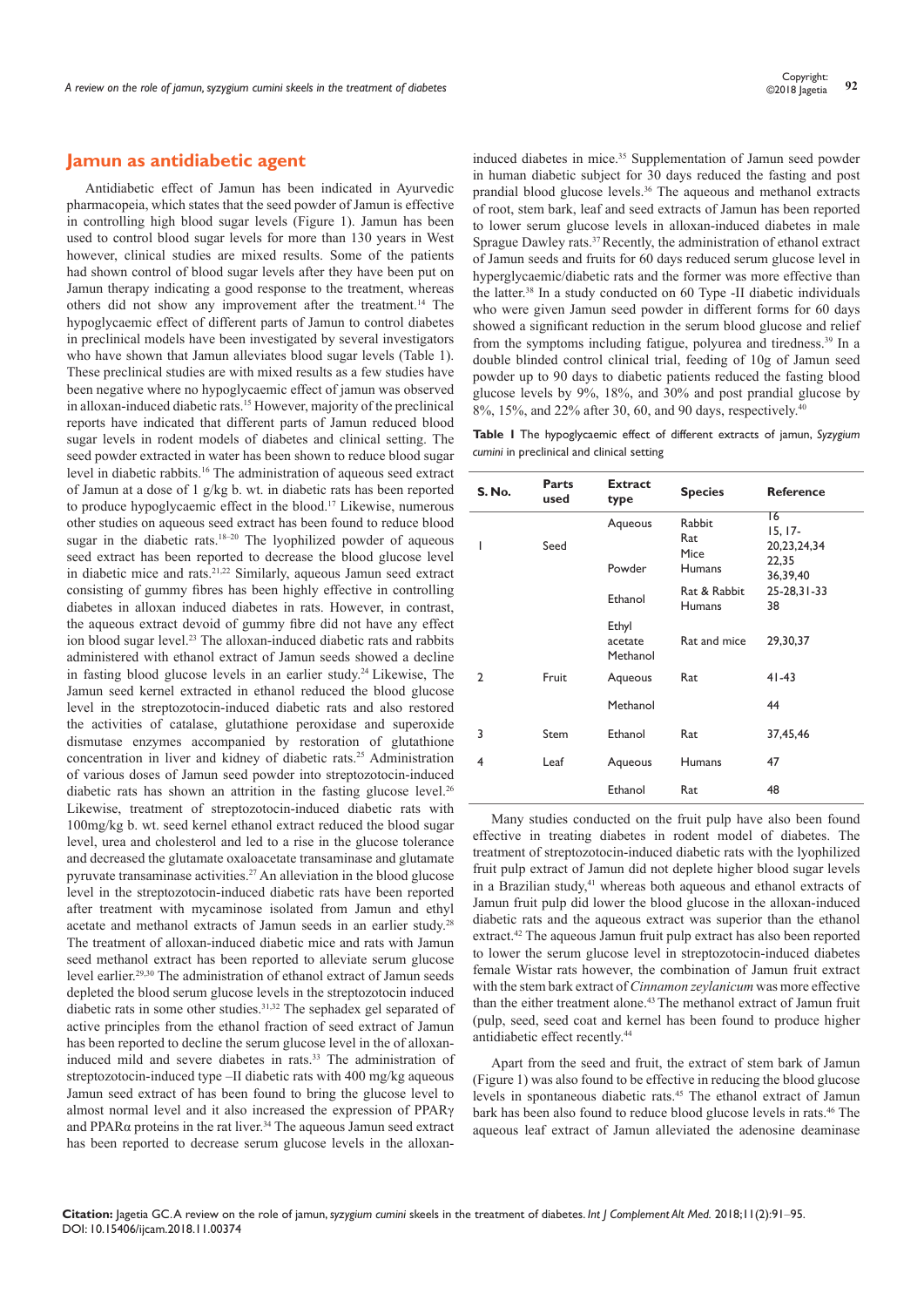activity and glucose level in the serum of diabetic patients.47 A recent study on the oral administration of ethanol leaf extract of 100mg/kg b. wt. of Jamun has been found to reduce insulin resistance and attenuate the blood glucose level in dexamethasone-induced diabetes in rats.<sup>48</sup>



**Figure 1** The images of various parts of jamun. Upper left: Jamun tree; Upper right: Fruits; Lower left: Seeds and Lower right: Leaves.

## **Jamun as antihyperlipidemic agent**

The diabetes is usually associated with hyperlipidaemia (high cholesterol level) a consequence of insulin-resistant metabolic disarray, which is the main cause of cardiovascular disorder. Use of different parts of Jamun has been studied for their ability to attenuate blood cholesterol in different systems (Table 2). The seed extract of Jamun has been shown to cause an alleviation in the total serum cholesterol (TC)/high density lipoprotein cholesterol (HDL-c) ratio, amount of serum low density lipoprotein cholesterol (LDL-c) and the activity of HMG-CoA reductase in alloxan-induced diabetic rabbits.24 The ethanol extract of Jamun seed kernel has been found to reduce the (Low Density Lipoproteins) LDL and VLDL cholesterol levels in streptozotocin-induced diabetic rats, which was accompanied by an elevation in the HDL cholesterol.<sup>27</sup> The aqueous Jamun fruit pulp extract has been reported to attenuate triglycerides and total cholesterol levels and elevate the HDL cholesterol level in the streptozotocin-induced diabetic rats.<sup>43</sup> The active principles isolated by passing ethanol seed extract fraction of Jamun on sephadex gel did decrease triglycerides and total cholesterol and raised the HDL cholesterol level in the alloxan-induced diabetic rats.33 In another study in mice the aqueous seed extract of Jamun has been found to reduce the hyperlipidaemic effect after alloxan treatment as indicated by the decline in the level of triglycerides and total cholesterol to normal level accompanied by a rise in the HDL cholesterol.<sup>35</sup> The ethanol extract of seeds and fruits of Jamun has been found to reduce the higher levels of triglycerides and LDL and increase the HDL cholesterol in rats fed with high cholesterol diet.<sup>38</sup> A study on human subject who were given seed powder for 60 days showed hypocholesterolemic effect.

**Table 2** The hypolipidemic effect of different extracts of jamun, *Syzygium cumini* in preclinical models

| S. No. | <b>Parts used</b> | <b>Extract type</b> | <b>Species</b>       | <b>Reference</b> |
|--------|-------------------|---------------------|----------------------|------------------|
|        | Leaf              | Aqueous             | <b>Humans</b><br>Rat | 47<br>37         |
| 2      | Seed              | Aqueous             | <b>Rabbit</b>        | 24               |
|        |                   | Ethanol             | Rat<br>Mice          | 27,33,38<br>35   |
| 3      | Fruit             | Aquoeus             | Rat                  | 42,              |
|        |                   | Ethanol             | Rat                  | 38,43            |
|        |                   |                     | Mice                 | 35               |

The exact mechanism of action of Jamun in lowering the blood sugar and cholesterol level is not known. The Jamun may have employed several putative mechanisms to bring out its effects (Figure 2). The diabetes is triggered by induction of free radicals. Jamun may have reduced free radicals and improved the functioning of β-cells of pancreas reducing the sugar level. Jamun also stimulates the activation of different enzymes like catalase glutathione peroxidase, glutathiones-transferase and increased synthesis of glutathione and depletes lipid peroxidation that may have also helped to reduce the sugar cholesterol levels in the blood. Jamun may have reduced the activity of α-amylase, which is upregulated in the diabetes. The  $\alpha$ -amylase activity has been found to be reduced by Jamun.<sup>44,49,50</sup> At molecular level presence of Jamun may have upregulated the PPARγ and PPARα leading to the suppressed activation of transcription factors including NF-κB, nitric oxide synthase (iNOS), tumour necrosis factor-alpha (TNF-α) and cyclooxygenases causing reduced inflammation and protection against diabetes and hyperlipidaemia. Apart from this Jamun may have also upregulated the transcription of Nrf2 leading to increase in the antioxidants that may have resulted in the proper functioning of β-cells of pancreas.



**Figure 2** Antidiabetic action of Jamun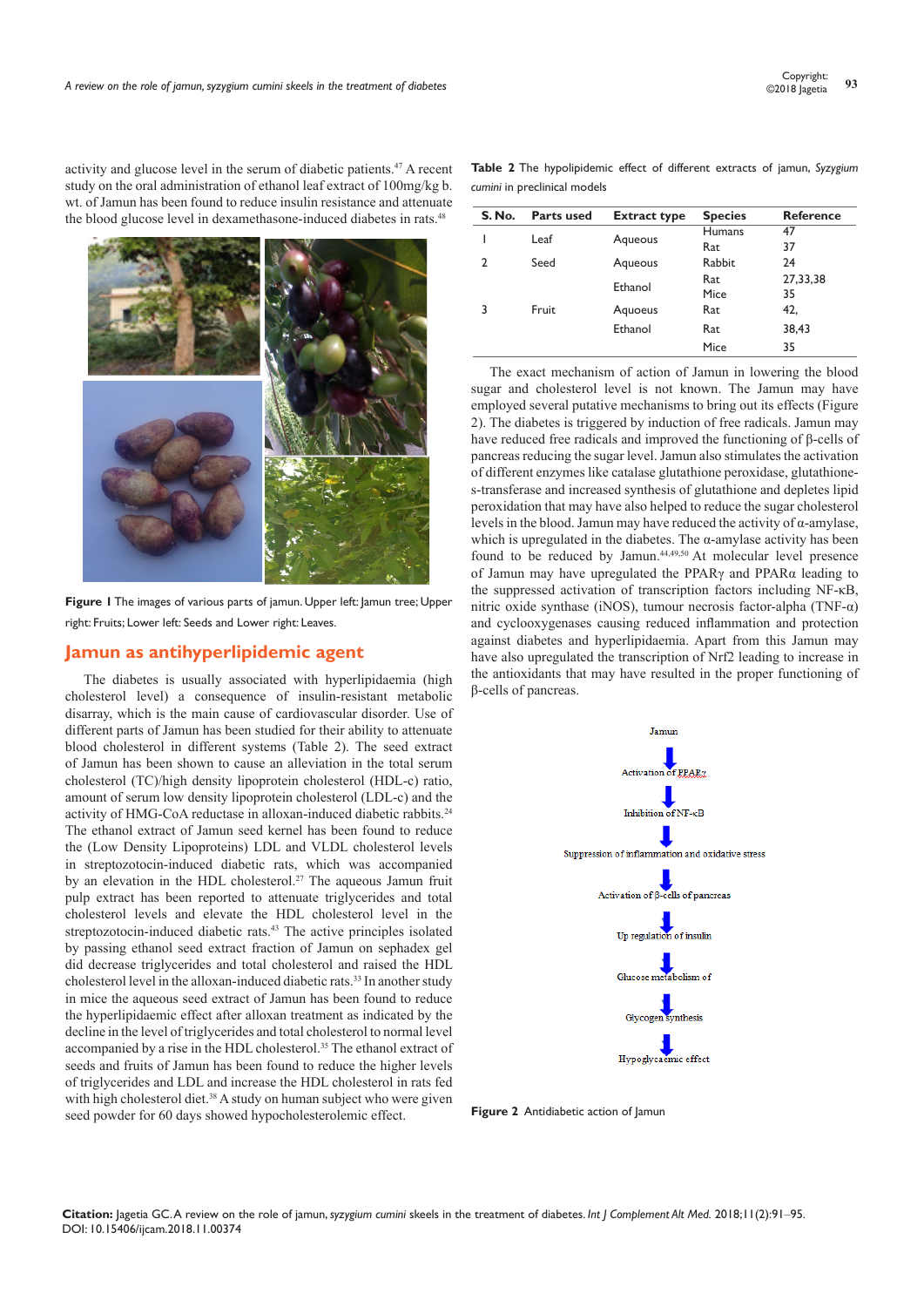# **Conclusions**

The Jamun, *Syzygium cumini* belonging to family Myrtaceae has been used in traditional medicine for treatment of diabetes. The hypoglycaemic and hypolipidemic activities of Jamun may be due scavenging of free radicals as diabetes is caused by excess oxidative stress, elevated activities of catalase glutathione peroxidase, glutathione-s-transferase and increased synthesis of glutathione coupled with reduced lipid peroxidation. Jamun may have activated PPARγ and PPARα genes that suppressed the transcription of NF-κB, COX, iNOS, TNF- $\alpha$  and other inflammatory cytokines followed by the upregulation of Nrf2. However, there is need to systematically evaluate the molecular mechanisms of action of Jamun in various study systems.

## **Acknowledgment**

None

## **Conflict of interest**

Author declares there is no conflict of interest.

#### **References**

- 1. IDF Diabetes Atlas, 2017. Global Picture. In: Karuranga S, Fernandes JR, Huang Y, Malanda B, ediotrs. 8<sup>th</sup> ed. International Diabetes Federation. 2017:40–63.
- 2. Sicree R, Shaw J, Zimmet P. The Global Burden. Diabetes and Impaired Glucose Tolerance. Prevalence and Projections. In: Gan D. editor. *Diabetes Atlas.* 3rd ed. Brussels: International Diabetes Federation; 2006. p. 16–103.
- 3. [McCrimmon RJ, Sherwin RS. Hypoglycemia in type 1 diabetes.](http://diabetes.diabetesjournals.org/content/59/10/2333) *Diabetes*. [2010;59\(10\):2333–2339.](http://diabetes.diabetesjournals.org/content/59/10/2333)
- 4. [You WP, Henneberg M. Type 1 diabetes prevalence increasing globally](https://www.ncbi.nlm.nih.gov/pubmed/26977306)  [and regionally: the role of natural selection and life expectancy at birth.](https://www.ncbi.nlm.nih.gov/pubmed/26977306)  *[BMJ Open Diabetes Res Care](https://www.ncbi.nlm.nih.gov/pubmed/26977306)*. 2016;4(1):e000161.
- 5. [Herman WH, Zimmet P. Type 2 diabetes: an epidemic requiring global](https://www.ncbi.nlm.nih.gov/pubmed/22517937/)  [attention and urgent action.](https://www.ncbi.nlm.nih.gov/pubmed/22517937/) *Diabetes Care*. 2012;35(5):943–944.
- 6. Murray CJ,  [Lopez AD. Mortality by cause for eight regions of the world:](https://www.ncbi.nlm.nih.gov/pubmed/9142060)  [Global Burden of Disease Study.](https://www.ncbi.nlm.nih.gov/pubmed/9142060) *Lancet*. 1997;349(9061):1269–1276.
- 7. [Expert Committee on the Diagnosis and Classification of Diabetes](https://www.ncbi.nlm.nih.gov/pubmed/12502614)  Mellitus. [Report of the expert committee on the diagnosis and classification](https://www.ncbi.nlm.nih.gov/pubmed/12502614)  of diabetes mellitus. *Diabetes Care*[. 2009;32\(Suppl 1\):s62–s67.](https://www.ncbi.nlm.nih.gov/pubmed/12502614)
- 8. [Singh R, Teel C, Sabus C, et al. Fatigue in type 2 diabetes: impact on](https://www.ncbi.nlm.nih.gov/pubmed/27824886)  [quality of life and predictors.](https://www.ncbi.nlm.nih.gov/pubmed/27824886) *PloS One*. 2016;11(11):e0165652.
- 9. [Asif M. The prevention and control the type–2 diabetes by changing](https://www.ncbi.nlm.nih.gov/pubmed/24741641/)  [lifestyle and dietary pattern.](https://www.ncbi.nlm.nih.gov/pubmed/24741641/) *J Educ Health promot*. 2014;3:1.
- 10. Morton J, Jambolan. In: Morton JF, editor. *Fruits of warm climates*. 1987. p. 375–378.
- 11. [Jagetia GC. Phytochemical composition and pleotropic pharmacological](http://www.xiahepublishing.com/ArticleFullText.aspx?sid=2&jid=3&id=10.14218%2FJERP.2016.00038)  properties of Jamun, *Syzygium cumini* Skeels. *[J Explor Res Pharmacol](http://www.xiahepublishing.com/ArticleFullText.aspx?sid=2&jid=3&id=10.14218%2FJERP.2016.00038)*. [2017;2\(2\):54–66.](http://www.xiahepublishing.com/ArticleFullText.aspx?sid=2&jid=3&id=10.14218%2FJERP.2016.00038)
- 12. Benthall AP. Trees of Calcutta and Its Neighborhood. Calcutta: Thacker, Spink & Co; 1946.
- 13. Dastur JF. Useful Plants of India and Pakistan. 2nd ed. Bombay: D. B. Taraporevala Sons & Co., Ltd; 1951.
- 14. Helmstädter A. *Syzygium cumini* [\(L.\) SKEELS \(Myrtaceae\) against](https://www.ncbi.nlm.nih.gov/pubmed/18380393)  [diabetes –125 years of research.](https://www.ncbi.nlm.nih.gov/pubmed/18380393) *Pharmazie*. 2008;63(2):91–10.
- 15. Wastl H, Boericke GW, Foster WC. Studies of effects of *Syzygium jambolanum* on alloxan–diabetic rats. *Arch Int Pharmacodyn.* 1947;75: 33–50.
- 16. Brahmachari HD, Augusti KT. Hypoglycemic agents from Indian indigenous plants. *J Pharm Pharmacol*. 1961;13:381–182.
- 17. [Kedar P, Chakrabarti CH. Effects of Jambolan seed treatment on blood](https://www.ncbi.nlm.nih.gov/pubmed/6885126)  [sugar, lipids and urea in streptozotocin induced diabetes in rabbits.](https://www.ncbi.nlm.nih.gov/pubmed/6885126) *Ind J Physiol Pharmacol*[. 1983;27\(2\):135–140.](https://www.ncbi.nlm.nih.gov/pubmed/6885126)
- 18. [Bhaskaran Nair R, Santhakumari G. Anti–diabetic activity of the seed](https://www.ncbi.nlm.nih.gov/pubmed/22557552)  kernel of *[Syzygium cumini](https://www.ncbi.nlm.nih.gov/pubmed/22557552)* Linn. *Ancient Sci Life* 1986;6(2):80–84.
- 19. [Achrekar A, Kaklij GS, Pote MS, et al. Hypoglycemic activity of](https://www.ncbi.nlm.nih.gov/pubmed/1768783)  *Eugenia jambolana* and *Ficus bengalensis*[: mechanism of action.](https://www.ncbi.nlm.nih.gov/pubmed/1768783) *In vivo* [1991;5\(20:143–147.](https://www.ncbi.nlm.nih.gov/pubmed/1768783)
- 20. [Prince PS, Menon VP, Pari L. Hypoglycemic activity of](https://www.ncbi.nlm.nih.gov/pubmed/9687076) *Syzigium cumini* [seeds: effect on lipid peroxidation in alloxan diabetic rats.](https://www.ncbi.nlm.nih.gov/pubmed/9687076) *J Ethnopharmacol*[. 1998;61\(1\):1–7.](https://www.ncbi.nlm.nih.gov/pubmed/9687076)
- 21. [Vikrant V, Grover JK, Tandon N, et al. Treatment with extracts of](https://www.ncbi.nlm.nih.gov/pubmed/11390126)  *Momordica charantia* and *Eugenia jambolana* [prevents hyperglycemia](https://www.ncbi.nlm.nih.gov/pubmed/11390126)  [and hyperinsulinemia in fructose fed rats.](https://www.ncbi.nlm.nih.gov/pubmed/11390126) *J Ethnopharmacol*. [2001;76:139–143.](https://www.ncbi.nlm.nih.gov/pubmed/11390126)
- 22. [Grover JK, Vats V, Rathi SS, et al. Traditional Indian anti–diabetic plants](https://www.ncbi.nlm.nih.gov/pubmed/11448544)  [attenuate progression of renal damage in streptozotocin induced diabetic](https://www.ncbi.nlm.nih.gov/pubmed/11448544)  mice. *J Ethnopharmacol*[. 2001;76\(3\):233–238.](https://www.ncbi.nlm.nih.gov/pubmed/11448544)
- 23. [Pandey M, Khan A. Hypoglycaemic effect of defatted seeds and water](https://www.ncbi.nlm.nih.gov/pubmed/12693701)  [soluble fibre from the seeds of](https://www.ncbi.nlm.nih.gov/pubmed/12693701) *Syzygium cumini* (Linn.) skeels in alloxan diabetic rats. *Indian J Exp Biol*[. 2002;40\(10\):1178–1182.](https://www.ncbi.nlm.nih.gov/pubmed/12693701)
- 24. [Sharma SB, Nasir A, Prabhu KM, et al. Hypoglycaemic and hypolipidemic](https://www.ncbi.nlm.nih.gov/pubmed/12639741)  [effect of ethanolic extract of seeds](https://www.ncbi.nlm.nih.gov/pubmed/12639741) *of Eugenia jambolana* in alloxan– [induced diabetic rabbits.](https://www.ncbi.nlm.nih.gov/pubmed/12639741) *J Ethnopharmacol*. 2003;85(2–3):201–206.
- 25. [Ravi K, Ramachandran B, Subramanian S. Protective](file:///D:/Mamatha/11-04-2018/IJCAM-11-00374/IJCAM-18-RW-607_W/) effect of *Eugenia jambolana* [seed kernel on tissue antioxidants in streptozotocin–induced](file:///D:/Mamatha/11-04-2018/IJCAM-11-00374/IJCAM-18-RW-607_W/)  diabetic rats. *Biol Pharm Bull*[. 2004;27\(8\):1212–1227.](file:///D:/Mamatha/11-04-2018/IJCAM-11-00374/IJCAM-18-RW-607_W/)
- 26. [Sridhar SB, Sheetal UD, Pai MR, et al. Preclinical evaluation of the](https://www.ncbi.nlm.nih.gov/pubmed/15761627)  antidiabetic effect of *Eugenia jambolana* [seed powder in streptozotocin–](https://www.ncbi.nlm.nih.gov/pubmed/15761627) diabetic rats. *Braz J Med Biol Res*[. 2005;38\(3\):463–468.](https://www.ncbi.nlm.nih.gov/pubmed/15761627)
- 27. [Ravi K, Rajasekaran S, Subramanian S. Antihyperlipidemic effect of](https://www.ncbi.nlm.nih.gov/pubmed/15964674)  *Eugenia jambolana* [seed kernel on streptozotocin–induced diabetes in](https://www.ncbi.nlm.nih.gov/pubmed/15964674)  rats. *Food Chem Toxicol*[. 2005;43\(9\):1433–439.](https://www.ncbi.nlm.nih.gov/pubmed/15964674)
- 28. [Kumar EK, Mastan SK, Reddy KR, et al. Anti–arthritic property](http://ijib.classicrus.com/trns/2480491523431308.pdf)  [of methanolic extract of](http://ijib.classicrus.com/trns/2480491523431308.pdf) *Syzygium cumini* seeds. *Int J Integr Biol*. [2008;4\(1\):55–61.](http://ijib.classicrus.com/trns/2480491523431308.pdf)
- 29. [Chaturvedi A, Bhawani G, Agarwal PK, et al. Antidiabetic and antiulcer](https://www.ncbi.nlm.nih.gov/pubmed/20112817)  effects of extract of *Eugenia jambolana* [seed in mild diabetic rats: study](https://www.ncbi.nlm.nih.gov/pubmed/20112817)  [on gastric mucosal offensive acid–pepsin secretion.](https://www.ncbi.nlm.nih.gov/pubmed/20112817) *Indian J Physiol Pharmacol*[. 2009;53\(2\):137–146.](https://www.ncbi.nlm.nih.gov/pubmed/20112817)
- 30. Jonnalagadda A, Maharaja KK, Prem Kumar N. Combined effect of *Syzygium cumini* seed kernel extract with oral hypoglycemics in diabetes induced increase in susceptibility to ulcerogenic stimuli. *J Diabetes Metab*. 2012;4(1):236.
- 31. Mastan SK, Latha TB, Latha TS, Srikanth A, Chaitanya GKumar KE. Influence of methanolic extract of *Syzygium cumini* seeds on the activity of gliclazide in normal and alloxan–induced diabetic rats. *Pharmacologyonline.* 2009;3:845–850.